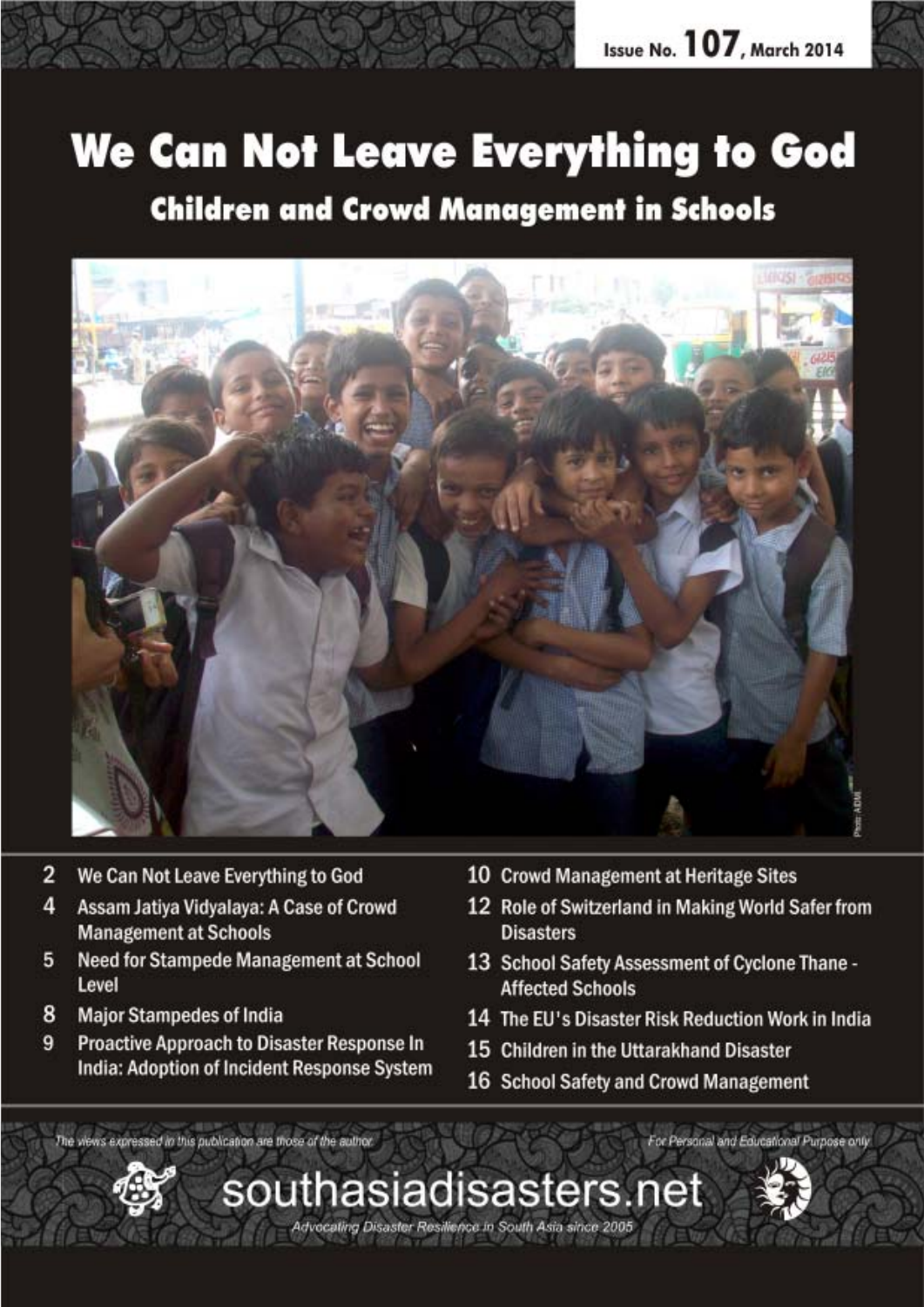#### ABOUT THIS ISSUE

![](_page_1_Picture_2.jpeg)

The tragedy at Ratnagarh Mata temple in Datia on 13th October 2013 served as a grim reminder of India's vulnerability to stampedes. This vulnerability underscores the need for effective crowd management at all levels in the country.

This issue of Southasiadisasters.net is devoted to the theme of Crowd Management. The concept of crowd management is particularly important for a country like India that witnesses a huge number of public gatherings at religious sites, political gatherings, etc. However, there is no concerted policy on Crowd Management in India. It seems that the important issue of Crowd Management has been left to the gods to manage.

 Replete with views of experts from the field of disaster management, this issue provides vital information on Crowd Management policies, practices and procedures. A list of major stampedes in India has also been included.

Full of insightful articles on Crowd Management and associated areas, this issue highlights the importance of Crowd Management in the field of disaster risk reduction.

#### **PREPAREDNESS**

### We Can Not Leave Everything to God

Stampedes at temples are not new  $\mathcal{I}_{\text{to}}$  India. Often taking place at festive times, these totally avoidable stampedes are grim reminders of the urgent need of crowd management at the institutional level in India. The most recent stampede that took place near a temple in Madhya Pradesh's Datia district during Navaratri festivities is no different. The death toll from this totally avoidable disaster stands at 115. This means that 115 lives could have been spared a gory end if there was effective crowd management. It seems that an important activity like crowd management at temples has been left to the Gods.

Perhaps the greatest irony is the fact that Cyclone Phailin that hit the coastal parts of Odisha and Andhra Pradesh almost at the same time as the stampede at Datia, claimed only a third of the total number of lives lost in the Datia stampede. This points to the disconcerting fact that while we possess the capacity to respond to natural hazards, the same capacity is missing when it comes to responding to manmade hazards. While the real reason of the stampede is yet to be determined, unconfirmed reports suggest that the stampede took place as some people were trying to jump the queue and police used batons to control them.

The state government with the approval of the state election commission has wasted no time in announcing an ex gratia of Rs. 1.5 lakh to the kin of those killed in the stampede. The government has also announced an assistance of Rs. 50,000 for those who suffered major injuries and Rs. 25,000 to those who suffered minor injuries. However, the state

government has made no announcements as to how such stampedes would be averted in the future.

One way to avoid such stampedes in the future is to use the expertise of the National Institute of Disaster Management (NIDM). The NIDM is India's leading think tank active in the field of disaster management. It frequently draws lessons from past disasters in India and around the world. Most recently it had organised a national workshop to learn lessons from the Uttarakhand floods. Many of its lesson learning events are put out into scholarly publications. What the NIDM can now do is to be proactive and find ways to anticipate disasters such as for example a stampede at Tajmahal or a fire at Jamnagar Refinery in Gujarat and offer scenarios for preparedness and response. There is an urgent need for scenario based contingency planning in India and NIDM can offer tools, trainings and methods to fulfil this need.

Another way to avoid such stampedes in future is to better utilise the National Disaster Management Authority (NDMA), India's apex authority in disaster management with the Prime Minister as its Chair. The NDMA has developed a policy study with the prestigious Indian Institute of Management Ahmedabad (IIMA) on crowd management. The study is in public domain. What the NDMA can do is to hold public consultations on the recommendation of the study with state authorities and quickly turn the study into national guidelines for managing crowds at religious places. Such national guidelines may include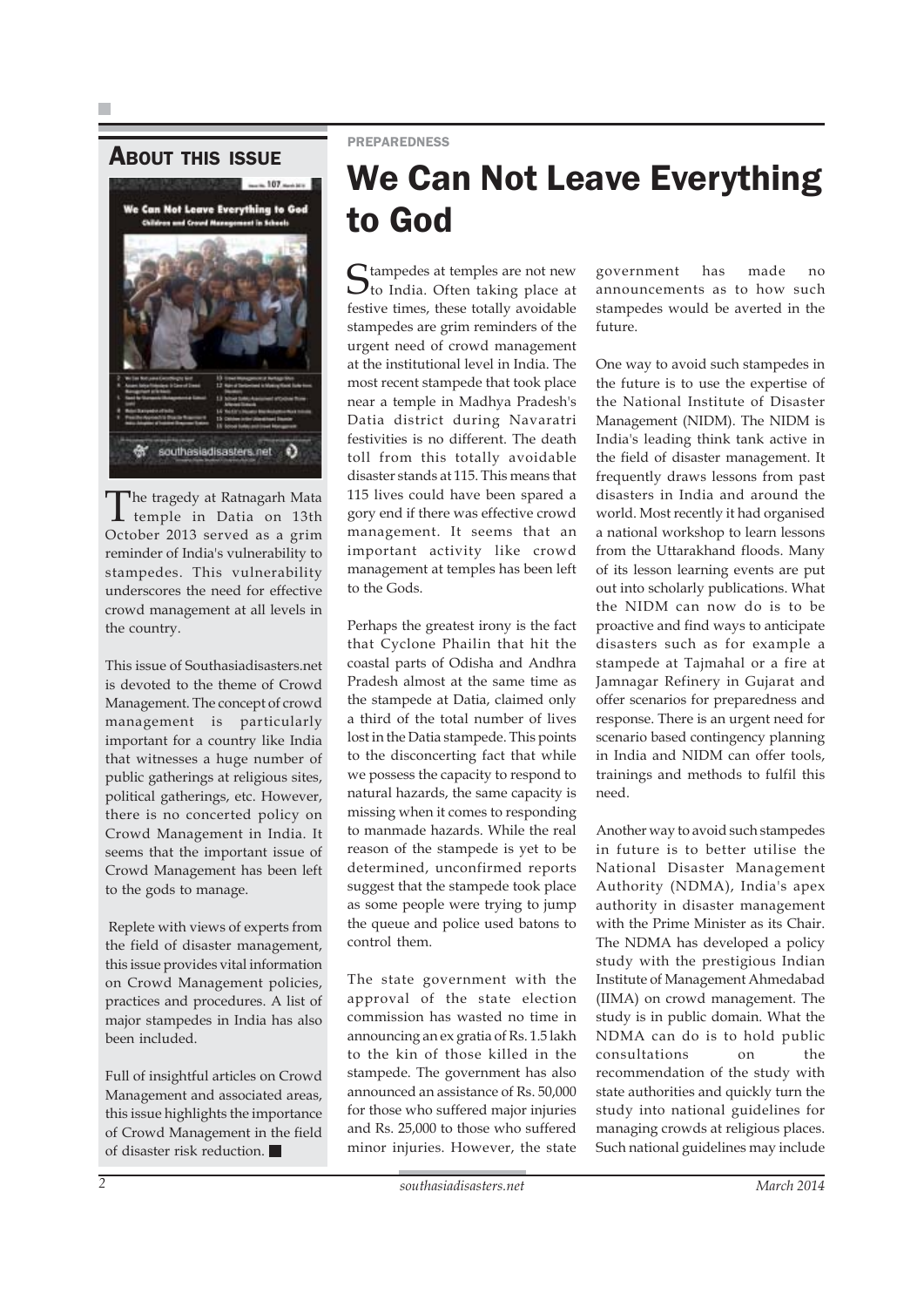response strategy, implementation plan, operational support plan and preparedness plan. A budget must also be allocated to make these plans operational. United Nations Children' s Fund (UNICEF) and Save the Children (SC) in India held such contingency planning trainings for civil society organisations and authorities in Assam and Bihar in 2012. It was found a broader involvement of citizens in the process made the plan better in terms of effectiveness. Essentially, any contingency planning ought to make all voices count.

There is a third way to avoid such stampedes in future. The State Disaster Management Authority (SDMA) in Madhya Pradesh has made several useful initiatives in the past including involving graduate students to draw up initial District Disaster Management Plans (DDMPs) where all the involved stakeholders benefitted from the process and a better quality product—an up-to-date plan—came out. The SDMA can do similar exercise to review contingency planning in such temples and mosques in the state. This will involve five basic steps. First, enlisting hazards and conducting risk analysis; second, prioritising

![](_page_2_Picture_3.jpeg)

contingencies; third, building various scenarios; fourth, preparation of a contingency plan; and last, taking preparedness actions and updating plans. Now contingency planning is not new to India. Our District Collectors have done so even before independence of India. However, this traditional practice needs to be revived and be embedded in the administrative apparatus with up to date processes, contexts and technologies. Dr. Ashok Khosla, chairman of Development Alternatives, has initiated with

success decentralised district planning in key states with such up-to-date processes and technologies.

There is yet one more way to avoid such stampedes in future. The District Disaster Management Authorities (DDMA) in India are mostly a name, may be with a table and a clerk but without any budget or team. With United Nations Development Programme (UNDP) and NDMA help almost all DDMA have DDMPs. A national audit must be carried out to review if the DDMPs have included Crowd Management into their plan and how well it is addressed. A national review of these plans can be overseen by a Task Force set up by the NDMA in a time bound manner.

Citizens, of all religious background, must not only offer prayers to their respective Gods but also a line in writing to the temple or mosque authorities to start thinking about ways to plan and implement disaster management measures that include Crowd Management. This is in the interest of the citizens. Devotees cannot leave everything to God. God wants us to surrender our pride and ego—but not our preparedness—to His mercy.

Stampede on a bridge across the Sindh River in Datia district in Madhya Pradesh state, India.

**– Mihir R. Bhatt**

Source: AP Photo

AP Photo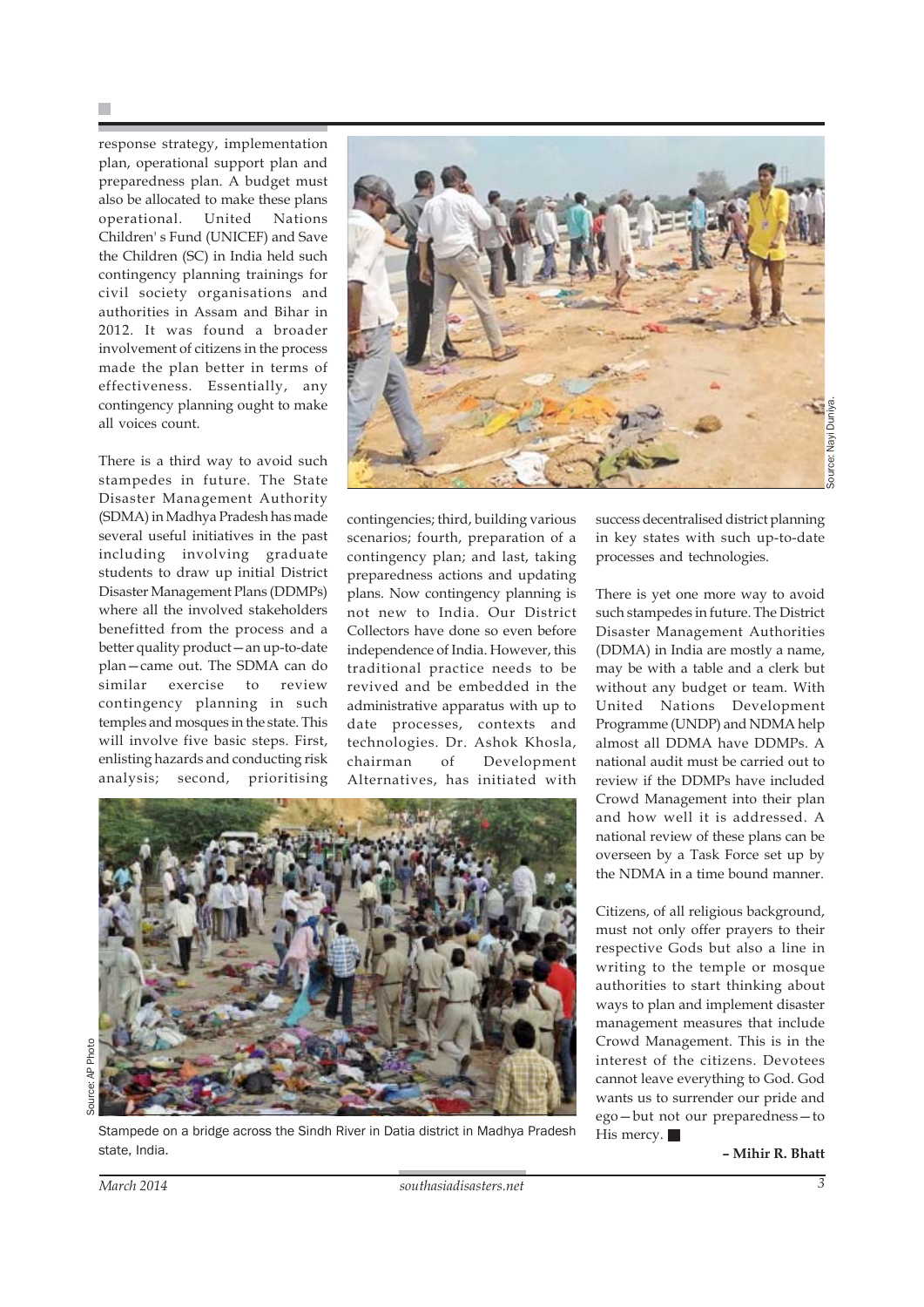#### CROWD MANAGEMENT

### Assam Jatiya Vidyalaya: A Case of Crowd Management at Schools

The All India Disaster Mitigation Institute's (AIDMI) work with four schools in Kamrup (Metro) district in Assam has provided some key learning in this direction. One of the schools selected was Assam Jatiya Vidyalaya situated in Noonmati, Guwahati for the intervention of enhancing school safety and establish it as a "Model School" under "Model SDMP implementation Project". The school is a vernacular medium private school run by a trust. It has a huge infrastructure with multistoried buildings and more than 1000 enrollments.

On 25th of January, 2014, AIDMI resource persons with the help of the school management conducted a mass evacuation mock drill in the school to test the evacuation preparedness and the efficacy of the established evacuation routes. The evacuation drill was conducted with 1267 students and more than 50 teachers. The school community was briefed with all the rules and regulation of the evacuation drill with

roles and responsibilities assigned among the teachers and students. After all the formalities completed, at 1.15 pm the Principal of the school as the incident commander signalled the bell-ringer for an alarm to indicate an earthquake has come. Everyone inside the classrooms practiced Drop-Cover-Hold during the earthquake shaking (the alarm continued for 30 seconds) and following which all the students along with their class teachers evacuated through the established evacuation routes using the three staircases to the school playground (the identified safe space).

After the first attempt of evacuation the following points came up as matter of concern-

• It was observed that despite being having three staircases, most of the crowd tried to evacuate through the commonly used staircase (the staircase that is present in the middle of the Lshaped building)

• As soon as the evacuation started some of the students were seen confused of using which staircase to evacuate to the safe space.

The management of the school after proper analysis discussed these issues with the school community and plan out systematically the way to divert the crowd to each staircase. The class teachers were briefed about their respective class-wise evacuation plan and a second attempt of evacuation drill was simulated. This time the crowd was much organized and took less time to evacuate to the safe space.

The above findings brought us to the conclusion that though the school was having its established evacuation plan and marked routes but they did not put much importance to the aspect of crowd management. The fact lies here is that only with systematic crowd management planning we can have effective and fast evacuation with minimum causalities.

#### **Measures for effective Crowd Management in Schools:**

- Schools should periodically conduct evacuation drills at regular intervals
- Evacuation Maps and evacuation routes should be established and tested
- Class-wise evacuation plan should be formulated
- School community should be informed with the crowd diversion plan to be exercised during an emergency
- Proper information dissemination through effective channels of communication.

**– Kuldip Kalita**

![](_page_3_Picture_18.jpeg)

*4 southasiadisasters.net March 2014*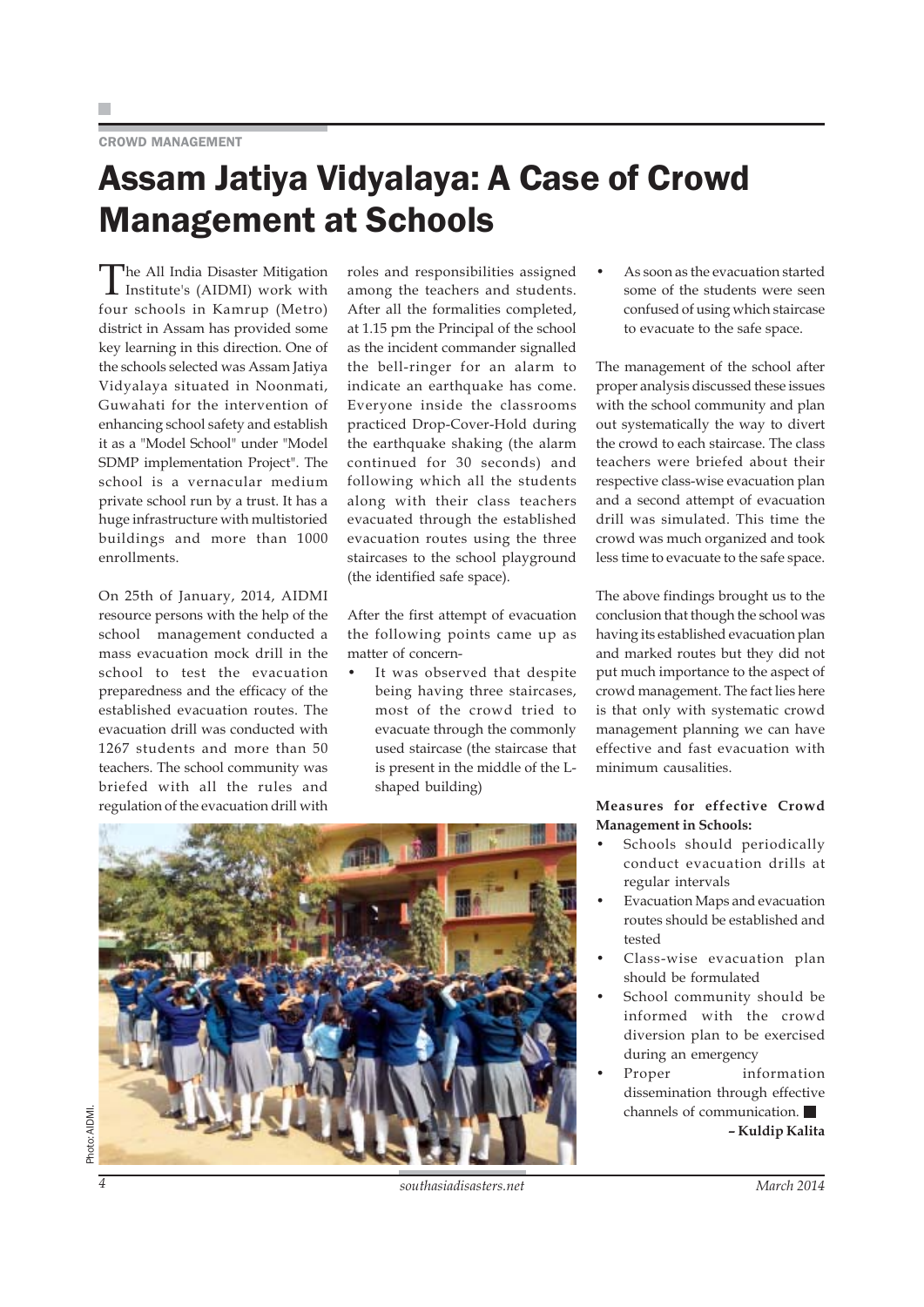#### RISK MANAGEMENT

## Need for Stampede Management at School Level

#### ntroduction

ntroduction<br>A Stampede takes place when there is panic, fear of un-known and when some action suddenly happens which is not expected. The impulsive action taken by human beings are basically to save their lives. Stampedes have been happening in schools worldwide. It is worth researching why they take place in schools from the lessons learnt from the past episodes and how best these can be avoided by taking preventive measures. This paper tries to give out a reasonable definition of stampede, recount examples of stampede in schools, gaps identified and suggest certain principles for avoidance and management of stampede. Do you know stampede was first noticed among the animals, humans followed it!!

#### What is a Stampede

A stampede is an act of mass impulse among herd animals or a crowd of people in which the herd (or crowd) collectively begins running with no clear direction or purpose. Animal species associated with stampede behaviour include cattle, elephants, blue-bulls, wild horses and rhinoceros.

**Cattle Stampede, Causes and Remedies.** Anything unusual may start a stampede, especially at night; things such as lighting a match, someone jumping off a horse, a horse shaking itself, a lightning strike, a tumbleweed blown into the herd, or "a horse running through a herd kicking at a saddle which has turned under its belly" have been known to cause a stampede. Cattle which have just fed and are more spread out are also less likely to stampede. A large

![](_page_4_Picture_8.jpeg)

The injured girl in the stampede occurred in Govt. Girls Senior Secondary School, Khazuri Khas, New Delhi, India.

stampede will frequently eliminate anything in its path. With farmed animals, cowboys attempt to turn the moving herd into itself, so that it runs in circles rather than self-destructing by running over a cliff or into a river, or from damaging human life or property by overrunning human settlements. Tactics used to make the herd turn into itself include firing a pistol (i.e. using the noise) to make the leaders of the stampede turn. Cowboys also sometimes sing or whistle at night to reassure the herd. Those on watch at night have to be careful not to do things which may startle the herd, but to ride a distance away first (e.g. before dismounting a horse or lighting a match) so as not to cause a stampede.

**Human stampede and Causes.** Human stampede most often occur during religious pilgrimages,

professional sporting and during music events, as these events tend to involve a large congregation of people. They also often occur in times of mass panic, as a result of a fire or explosion, as people try to get away. Deaths from human stampedes occur primarily from compressive asphyxiation, not trampling. This is also referred to as crowd crush. The compressive force occurs from both horizontal pushing and vertical stacking.

**Stampede in Schools and Causes.** Schools are more vulnerable to both natural and man-made disasters, as a large number of children, especially under 5 years are assembled in a confined space. Stampede in school may take place, after a natural or human induced disaster, during sporting competitions, organized event when a large number of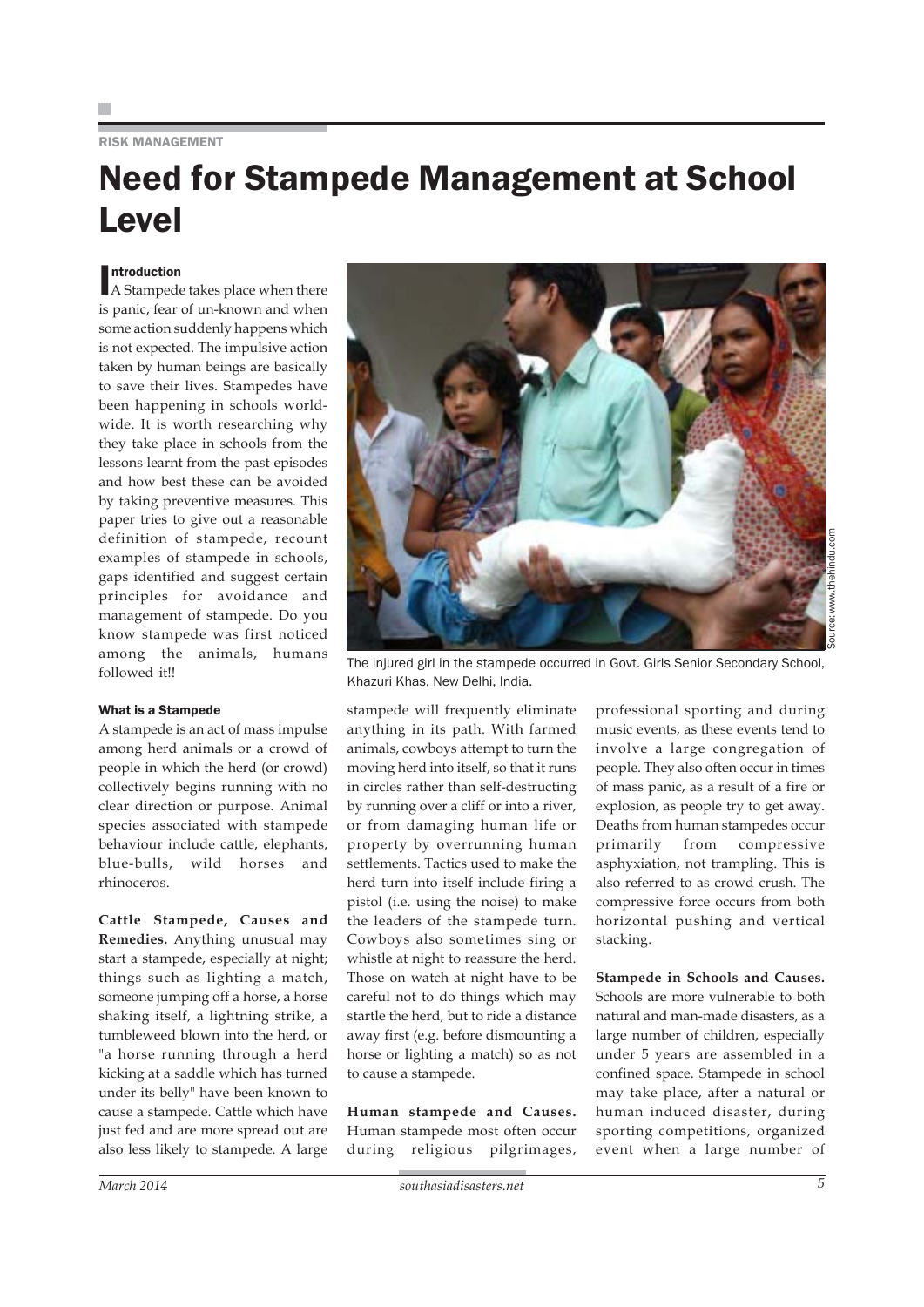children assemble in confined space, without the supervision of the teachers and school appointments and in schools where there is single stair-case which is small in width.

#### Incidences of Stampedes in Schools

- 1. **June 16, 1883:** Over 180 out of 1,100 children died in the Victoria Hall disaster in Sunderland, England when they stampeded down the stairs to collect gifts from the entertainers after the end of a variety show.
- 2. **January 11, 1908:** 16 children were killed in the Barnsley Public Hall Disaster in Barnsley, South Yorkshire, England.
- 3. **December 21, 2001:** 7 children, 10 to 14 years of age, were crushed to death due to a stampede on the stairway, leading to the entrance of a nightclub in Sofia, Bulgaria.
- 4. **October 2, 2008:** About 20 children died in a stampede in an overcrowded children's dance hall in Tanzania.
- 5. **September 10, 2009:** 5 girls died and 35 students were injured in Govt Girls Senior Secondary School, Khazuri Khas, New Delhi, India due to confusion over shifting of classes for the examination that led to all students taking the stairs at one go which led to stampede. Over 1400 students had come in the school to take their mid term examination. They were trying to make their way up and down a narrow stair case. It was a rainy day. The Dy Director of Education was blamed by the Judicial Commission set up to enquire about the incident and fix the responsibility for the lapses.
- 6. **Feb. 28, 2013:** 8 students (7 boys and 1 girl) were killed and 26 injured in Yurai Middle School in Xiangxiang City, Hunan Province, Central China. The stampede occurred when over

![](_page_5_Picture_9.jpeg)

The aftermath of the fire accident at a school in Dabwali, Haryana, on December 24, 1995.

400 students made a beeline towards the stair case simultaneously. The stair case was only 4 feet wide. The dead were between 11 and 14 years. The school was in a 5 storey building and had 4 exits but majority of students had chosen the one close to their dormitory building because of heavy rains outside.

#### Dabwali Fire Accident

The Dabwali fire accident occurred on 23 December 1995 at Mandi Dabwali, a town in Haryana, India. The incident occurred at the Rajiv Marriage Palace in Dabwali, where the local DAV Public School was holding its annual prize distribution function. A synthetic tent, which had been set up inside the building, caught alight when an electric generator short-circuited. The fire spread quickly and blocked the main entrance; many of the deaths were caused by the resultant stampede as 1,500 people tried to escape through the single exit door. At least 400 people died in the fire, and another 160 were injured, half of them with serious burns. Some sources estimate that up to 540 people were killed, 170 of them children. Dabwali Civil Hospital was unable to cope with the number of casualties, so many of the

burn victims were sent to nearby towns for treatment. In January 2003, a one-man commission was set up to investigate the incident, and to calculate the amount of compensation owed to the families of the victims. The commission, headed by Justice TP Garg took over six years to conclude its report. Compensation was eventually set at Rs 18 cr (180 million rupees), which was increased to Rs 34 Cr (340 million rupees) by the Punjab and Haryana High Court with extra 6% interest to make up for the delay. The money was to be jointly supplied by the DAV trust and the Haryana government. The court also directed for strict fire safety measures in all schools.

#### Prevention

At the individual level, warning signs of a crowd crush include density of more than four children per square meter, at which each child is being touched on four sides. To avoid or escape from a crowd crush, it is recommended that one should try and move sideways, particularly between swells.

There is also a need that each school should formulate crowd management policy, which should be followed for all events which can lead to stampede, like sporting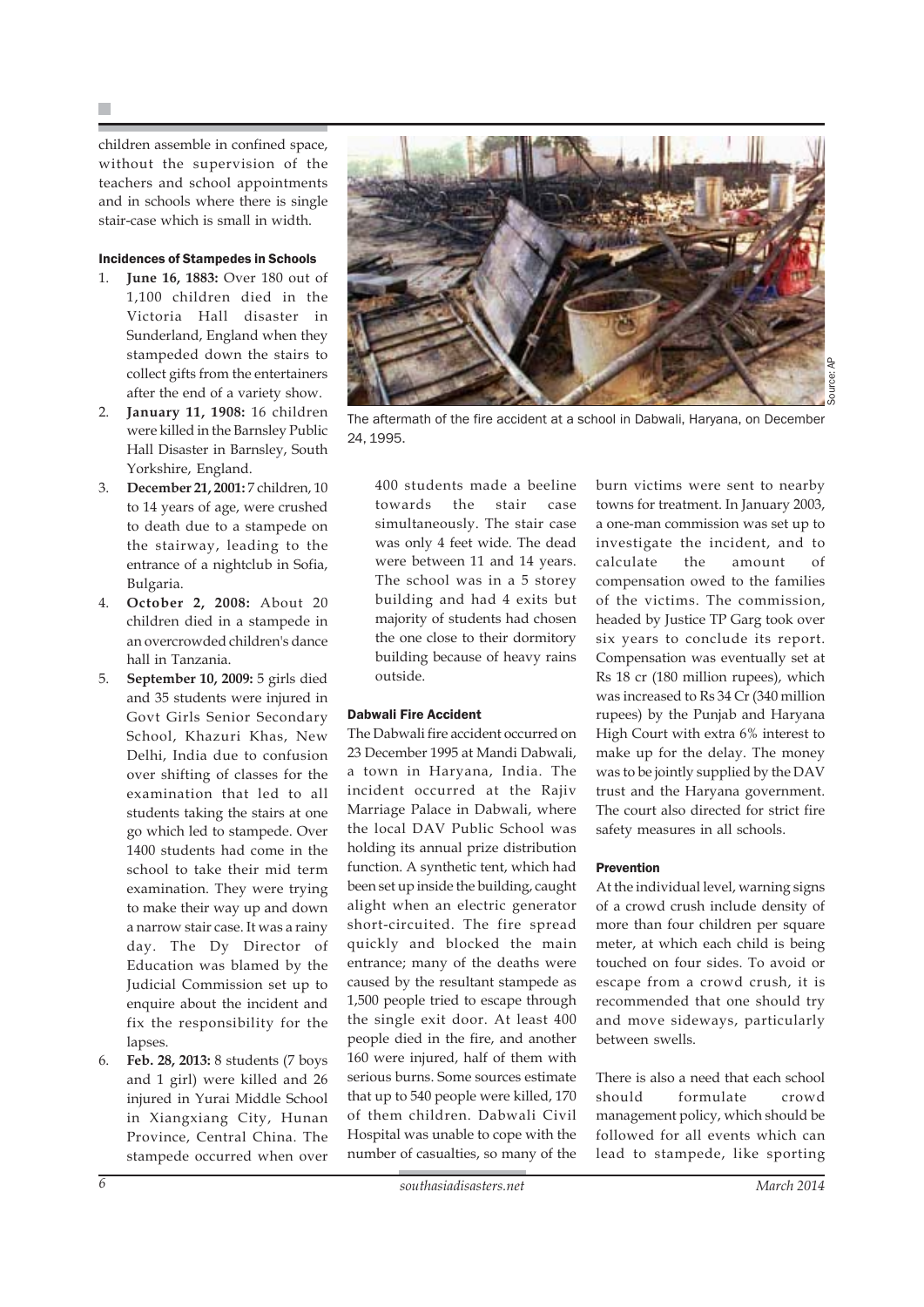contests, music concerts, out-doors or in-doors.

The school should have more number of stair cases, depending upon the strength of the school, number of floors and size of the school. The stair cases should be at-least 6 feet wide. There should be sufficient light in the stair case during school hours.

Regular evacuation drills should be practiced to identify which classes/ sections would move down along the banister side and which one along the wall side.

Prevention is better than cure. Hence the following need to be considered while formulating school crowd management policy for the sporting events and programs organized outdoors and in-doors:

- a) Teachers and others directly associated with inter scholastic program should conduct themselves in a sportsmanship spirit. Coaches representing school at inter scholastic athletic activities should be role models for the students and fans.
- b) No degrading/critical remarks should be made about officials during and after a contest either at competition site, from the bench, in the locker area or through any public news media.
- c) No arguing with officials or going through motions indicating dislike/disdain for a decision.
- d) No detaining officials following a contest to request or argue a ruling or explanation of actions by the officials.
- e) No physical assaulting or showing gestures.
- f) No student should be allowed to go near the performer/s in a music or other concert.

What schools should facilitate:

- a) Provide worthwhile educational experiences for all students, players and spectators.
- b) Provide enjoyable recreation regardless whether the game is won or lost.
- c) Knowledge about the rules of the game. Copies of the rules pertaining to sportsmanship should be made available or explained to students before a tournament, even at the cost of repetition.
- d) Leadership should be provided by the faculty members of the school with the Principal leading the way and delegating authority, wherever possible.
- e) For each event teachers and student appointments should be detailed for supervision.

![](_page_6_Picture_17.jpeg)

The aftermath of the fire accident at a school in Dabwali, Haryana. *Inetrnational University, Faridabad*

- f) The Principal should have close circuit TV of the vulnerable areas, like the gate, stairs and isolated areas in the school for constant monitoring and record.
- g) Inculcate in the students mind that there were specific roles for the visiting and the host schools. Amenities and courtesies should be displayed and extended to visiting school, without flaunting the rivalries.
- h) Spectators should not be allowed in the area where a contest or entertainment program is being held.
- i) Detail spotters in the crowd, to forewarn about any likely troubles brewing.
- j) No alcohol or other mood altering substances to be allowed.
- k) Use of bells, air horn, whistles, wooden blocks and other noise makers should be allowed during in-door contests/ concerts/programs. Bands may be allowed before the start, during the breaks and after the contest is over.
- l) 'Rally lines' by spectators, fans and the students on or near the playing field/during introduction of players or at any other time before, during and after a game should be prohibited.
- m) Side-line barriers should be erected during all cricket, football and other tournaments and concerts.

#### Conclusion

While the developed countries have felt the need and have formulated crowd management policies in schools to prevent stampedes, it is high time schools in India too start thinking on these lines as stampedes have been happening in India also.

**– Brig (Dr) BK Khanna,** *Senior Consultant, NDMA,* **Mrs Angeli Qwatara,** *President, Philanthrope,* **Nina Khanna,** *Research Scholar, Manav Rachna*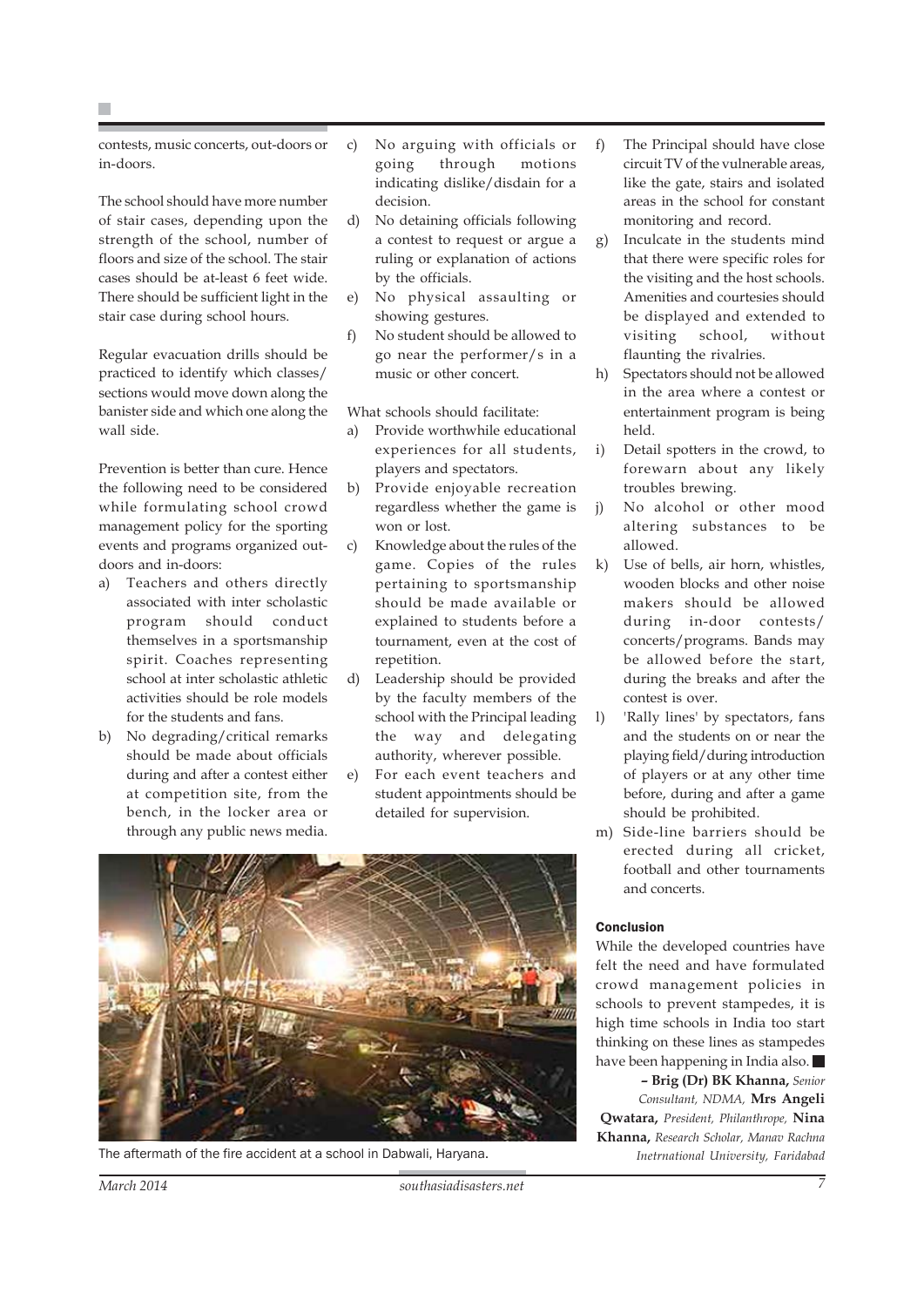n.

INFORMATION SHARING

Major Stampedes of India

Stampedes in India are not new. They occur routinely at religious congregations, where many pilgrims and devotees meet an ill-fated death. The most cogent reason for these stampedes occurring at places of religious significance is the lack of crowd management procedures and protocols at such places. The following table gives an overview of the major stampedes that have occurred in India.

| $\overline{\text{SL}}$<br>No. | Name of the<br>Stampede                          | Place                                                                                                             | Date                   | No. of people dead<br>or injured                    | Source                                                                                                                   |
|-------------------------------|--------------------------------------------------|-------------------------------------------------------------------------------------------------------------------|------------------------|-----------------------------------------------------|--------------------------------------------------------------------------------------------------------------------------|
| 1.                            | Kumbh Mela<br>Stampede                           | Allahabad, Uttar Pradesh                                                                                          | February<br>3, 1954    | Over 800 people<br>dead; over 100<br>people injured | http://www.siliconindia.com/news/ge<br>neral/Most-Fatal-Temple-Stampedes-<br>in-India--nid-155500-cid-1.html             |
| 2.                            | Nashik<br>Stampede                               | Kumbh Mela, Nasik's<br>Godavari River                                                                             | August<br>27, 2003     | 40 pilgrims dead;<br>over 125 injured               | http://www.siliconindia.com/news/ge<br>neral/Most-Fatal-Temple-Stampedes-<br>in-India--nid-155500-cid-1.html             |
| 3.                            | High School<br>Stampede in<br>Central<br>Chennai | Arignar Anna Model<br><b>Higher Secondary</b><br>Corporation School in<br>MGR Nagar, in Central<br>Chennai        | December<br>22, 2005   | 42 people dead;<br>37 people injured                | http://www.wsws.org/en/articles/200<br>5/12/stam-d22.html                                                                |
| 4.                            | Jagannath<br>Yatra<br>Stampede                   | Jagannath Yatra in Puri,<br>Orissa                                                                                | January-<br>July, 2008 | 6 people dead;<br>12 people injured                 | http://www.siliconindia.com/news/ge<br>neral/Most-Fatal-Temple-Stampedes-<br>in-India--nid-155498-cid-1.html             |
| 5.                            | Mandra Devi<br>Yatra<br>Stampede                 | Satara district of Western<br>Maharashtra                                                                         | January<br>26, 2005    | 350 people dead;<br>200 people injured              | http://www.siliconindia.com/news/ge<br>neral/Most-Fatal-Temple-Stampedes-<br>in-India--nid-155498-cid-1.html             |
| 6.                            | Naina Devi<br>Temple<br>Stampede                 | Naina Devi temple in<br>Bilaspur, Himachal<br>Pradesh                                                             | August 3,<br>2008      | 162 people dead                                     | http://indiatoday.intoday.in/story/ma<br>jor-stampedes-in-india/1/126661.html                                            |
| 7.                            | Chamunda<br>Devi<br>Stampede                     | Chamunda Devi temple in<br>Rajasthan's Jodhpur City                                                               | September<br>30, 2008  | 250 dead;<br>Over 60 injured                        | http://www.siliconindia.com/news/ge<br>neral/Most-Fatal-Temple-Stampedes-<br>in-India--nid-155494-cid-1.html             |
| 8.                            | Jehanabad<br>District<br>Stampede                | Barabar hills, Jehanabad<br>district, 70 kilometres (43<br>miles) from state capital<br>Patna, Bihar              | September<br>03, 2009  | 3 people dead;<br>25 people injured                 | http://www.sify.com/news/three-<br>killed-in-indian-temple-stampede-<br>report-news-national-jjdqkdcbfje.html            |
| 9.                            | Gangasagar<br>Mela<br>Stampede                   | Ganges river, West<br>Bengal                                                                                      | January<br>13, 2010    | 7 people dead;<br>20 people injured                 | http://news.bbc.co.uk/2/hi/south_asia<br>/8458340.stm                                                                    |
| 10.                           | Ram Janki<br>Temple<br>Stampede                  | Pratapgarh, Small town of<br>Kunda, on the northern<br>plains of Uttar Pradesh                                    | March 4,<br>2010       | 63 dead;<br>Over 100 people<br>injured              | http://www.telegraph.co.uk/news/wo<br>rldnews/asia/india/7373068/Scores-<br>killed-in-stampede-at-Indian-<br>temple.html |
| 11.                           | Sabrimala<br>Stampede                            | Makara Jyothi Day at<br>Sabarimala in Kerala,<br>India                                                            | January<br>14, 2011    | 106 people dead;<br>100 people injured              | http://en.wikipedia.org/wiki/2011_Sa<br>barimala_stampede                                                                |
| 12.                           | Bhavnath<br>Temple<br>Stampede                   | Bhavnath temple, Gujarat                                                                                          | February<br>19, 2012   | Killed 6 People;<br>Injured 40 people               | http://www.siliconindia.com/news/ge<br>neral/Most-Fatal-Temple-Stampedes-<br>in-India--nid-155491-cid-1.html             |
| 13.                           | Patna<br>Stampede                                | Mishap on a bridge along<br>the banks of the river<br>Ganges in Patna, Bihar                                      | November<br>19, 2012   | 14 people dead                                      | http://edition.cnn.com/2012/11/19/w<br>orld/india-stampede-kills-worshipers/                                             |
| 14.                           | Allahabad<br>Railway<br>Station<br>Stampede      | Allahabad, Uttar Pradesh                                                                                          | February<br>10, 2013   | 36 people dead                                      | http://rt.com/news/hindu-pilgrimage-<br>stampede-allahabad-885/                                                          |
| 15.                           | Datia<br>Stampede                                | Ratangarh, Datia<br>Madhya Pradesh                                                                                | October<br>13, 2013    | 115 people dead;<br>110 people injured              | http://en.wikipedia.org/wiki/2013_Ma<br>dhya_Pradesh_stampede                                                            |
| 16.                           | Mumbai<br>Stampede                               | Near the Malabar Hill<br>residence of Dawoodi<br>Bohra spiritual leader<br>Syedna Mohammed<br>Burhanuddin, Mumbai | January<br>18, 2014    | 18 people dead;<br>46 people injured                | http://www.nytimes.com/2014/01/18<br>/world/asia/india-18-die-in-stampede-<br>in-mumbai.html?_r=0                        |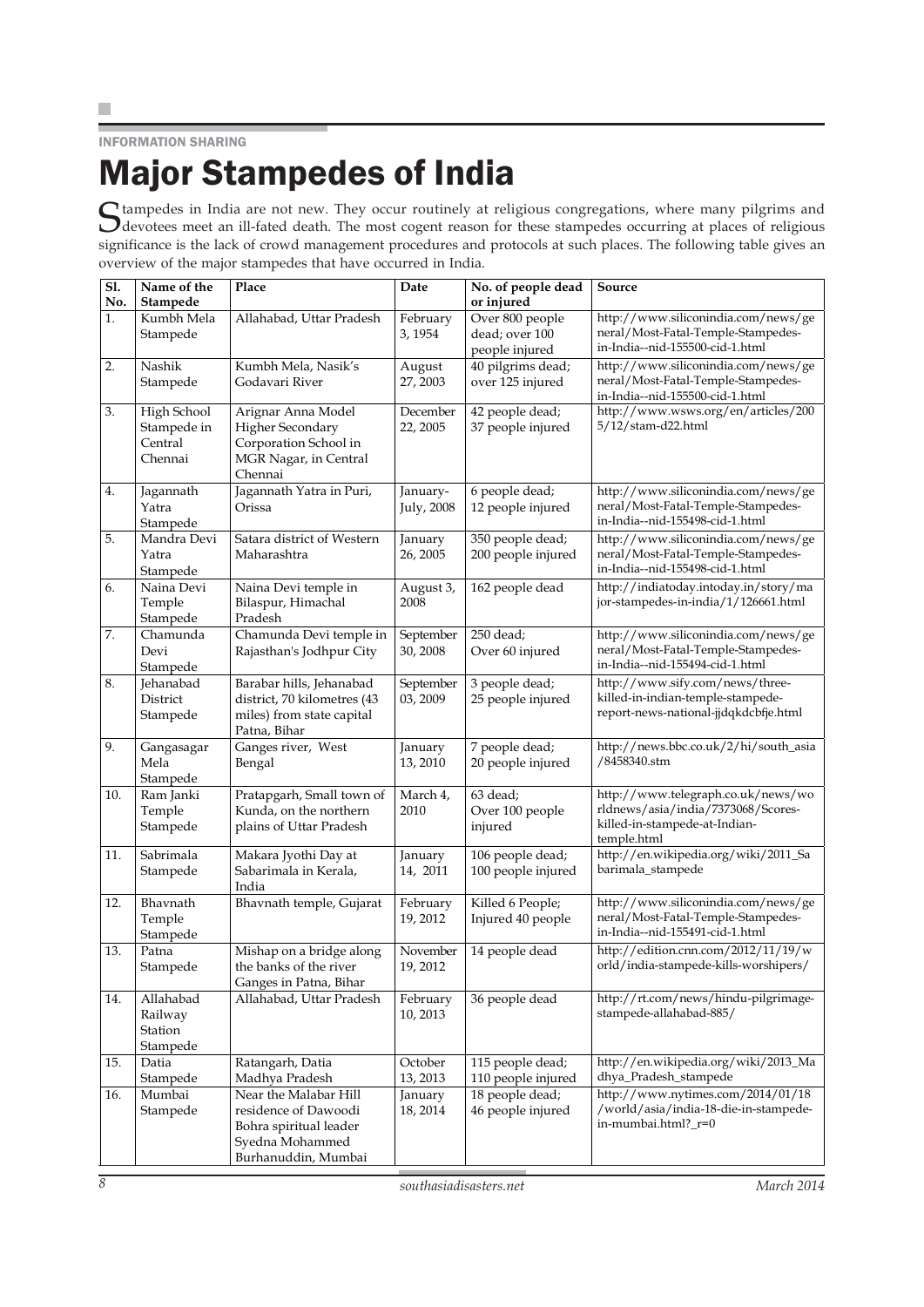#### DISASTER RESPONSE

## Proactive Approach to Disaster Response In India: Adoption of Incident Response System

India is one of the world's natural<br>disaster hotspot but our record of disaster hotspot but our record of response to both, natural and manmade disasters in the past has not been up to the mark. However, there has been a paradigm shift in our approach to disaster management in last one decade and we have graduated from an approach of reaction to a more proactive approach of mitigation, preparedness and response to disasters, yet we have miles to go. With ever increasing population pressures, fast urbanization and unsafe construction practices disaster vulnerability in a developing country like India is on the rise. With climate change and rampant development, both the frequency and enormity of natural and manmade disasters would only increase necessitating large scale response by multiple agencies as no agency, however big can handle mega disasters single handedly. The Uttrakhand tragedy of June 2013 is a case in point. Though India has been managing disasters in the past, there are a number of shortcomings which need to be addressed. The response today has to be far more comprehensive, effective, swift and well planned based on a wellconceived response mechanism.

Disaster response is a complex exercise which entails involvement of multiple agencies and large scale resources necessitating elaborate planning, detailed coordination, management of resources and synergy amongst the responders to ensure economy of effort and optimal utilization of resources. Often enough, owing to lack of a system of pre-planning and detailed coordination, response agencies end

up working in isolation resulting in duplication of efforts, critical gaps in response, turf wars and colossal wastage of both, precious human effort and resources. Hence, there is an urgent need to put a standard system in place to streamline our response to disasters across all the disaster prone states.

The Government of India, based on the recommendations of the High Powered Committee (HPC) in 2002, decided to adopt ICS (Incident Command System) as one of the best practices of the world to respond to disasters in India. ICS was developed by USA to deal with mega forest fires in California in the 70s and ever since then the system has been used world over, reportedly successfully. Accordingly, the Ministry of Home Affairs (MHA) launched pilot projects in Assam, Gujarat and Andhra Pradesh to test ICS in the Indian environment. It was felt that ICS is a response centric system and can merge with the administrative set up with relative ease. NDMA, therefore, decided to adapt the ICS duly indigenized so that it is in consonance with the administrative structure of the country to strengthen and

standardize response system in India. Indigenized version of ICS is now called IRS (Incident Response System).

IRS is a system that eliminates adhocism and professionalized response to disasters. IRS is a modular system comprising of incident response team (IRT). At the apex of IRS is a 'Responsible Officer' who depending on the level of disaster could be the Chief Secretary of a responding state or an affected District Collector / District Magistrate. Depending upon the geographical spread and magnitude of the disaster, there could be more than one IRTs to respond to a disaster or multiple disasters. IRT is led by an Incident Commander who is assisted by Command Staff and General Staff in organizing response to a disaster (refer Fig 1).

Disaster response is typically a six step process – prepare, assess, plan, coordinate, implement and monitor. IRS draws on this process in totality and adopts a unified approach to eliminate gaps in response. To eliminate adhocism, IRS entails prenomination of various positions of

![](_page_8_Figure_10.jpeg)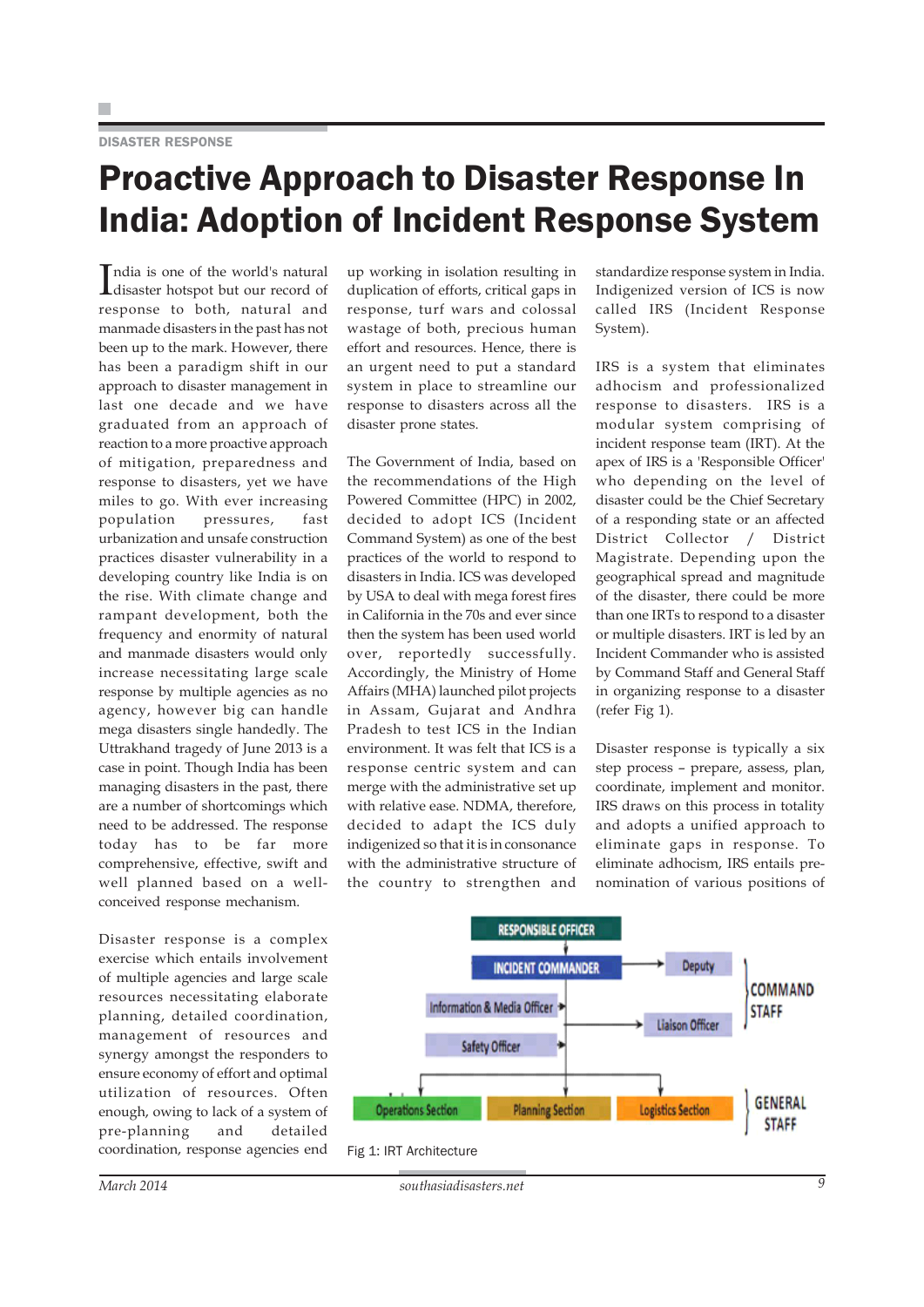IRT from amongst various line departments from state / district administration to act as Command and General staff and lay down their roles and responsibilities to tackle a disaster. IRS is governed by a number of management principles viz Management by Objectives, Unity of Command &Unified Command, Chain of Command, Transfer of Command, Span of Control, common terminology and a high degree of accountability& flexibility. It is imperative that pre-nominated officials and entities are trained in IRS and put through mock exercises during preparedness phase for an effective response in times of need.

When using IRS, various responding agencies such as National Disaster Response Force (NDRF), Armed Forces units, State Disaster Response Force (SDRF), NGOs, voluntary organizations and various resources would have to be deployed in coordination with the Operation Section of an IRT. IRS can be

comprehended better as a system wherein IRT acts as an engine to drive the response effort in a professional manner and various responding agencies join up as modular bogies resulting in a well-coordinated synergized approach.

National Disaster Management Authority (NDMA) has issued the guidelines on IRS titled *'National Disaster Management Guidelines- IRS'* under Section 6 of the DM Act, 2005 for effective, efficient and comprehensive management of disasters in India. The vision is to minimize loss of life and property by strengthening and standardizing the disaster response mechanism in the country. LBSNAA conducted training of trainers (TOT) in ICS from 2004 to 2008 and the MHA directed that NIDM be the nodal agency for conduct of training in IRS. MHA directed that training be conducted at two levels; on TOT basis and training of responders in respective states. Even though ICS has been adopted in India for almost a decade and formalized as IRS in 2010, the pace of institutionalization across the country is yet to pick up. IRS is yet to be utilized in a structured format to respond to a disasters in our country in spite of guidelines issued by the NDMA in July in 2010.

Though our existing system of response has worked in past, there is enough scope for further improvement. In view of ever increasing disaster risks and enormity of disasters, need to professionalize our response needs no emphasis. With IRS having been formalized at national level, our disaster prone states would do well to try out the system and ascertain its efficacy in disaster response.

**– Col Alok Raj,** Faculty of Decision Sciences, College of Defence Management, Secunderabad, India *\* Certified that views expressed and suggestions made are made by the author in his personal capacity and do not have any official endorsement*

#### CROWD MANAGEMENT

# Crowd Management at Heritage Sites

**Heritage is an essential part of the**<br>present we live in – and of the future we will build."<sup>1</sup> "

"Heritage is something that is passed down through the generations."<sup>2</sup>

Heritage is the full range of our inherited traditions, monuments, objects, and culture. Most importantly, it is the range of contemporary activities, meanings, and behaviors that we draw from them.

Heritage sites are embodied in extremely fragile environments, and need to be taken care of with immense caution. One of the major threats to the heritage sites and the visitors themselves is the crowd which flocks these sites. It requires professional management interventions to cater the requirements of visitors, as well as to ensure that the integrity of the site is also kept preserved.

#### An Overview of Management Strategies<sup>3</sup>

Management strategies affecting the level and nature of exploitation of a site and its physical and socioeconomic environment seek to

minimise the impact of each visitor. Factors, or variables that can be affected or controlled, include the number of visitors, the types of activity, visitors' behaviour and the environment's physical and social resistance and resilience. A number of strategies address these variables: Visitor levels may be controlled by reducing the total number of people allowed at a site or reducing the number of people allowed in one or several areas of a site by dispersing them or by concentrating them in a specific area.

<sup>1</sup> http://www.umass.edu/chs/about/whatisheritage.html

<sup>2</sup> http://www.ballarat.vic.gov.au/heritage/about-ballarat%27s-heritage/what-is-heritage.aspx

<sup>3</sup> http://whc.unesco.org/uploads/activities/documents/activity-113-2.pdf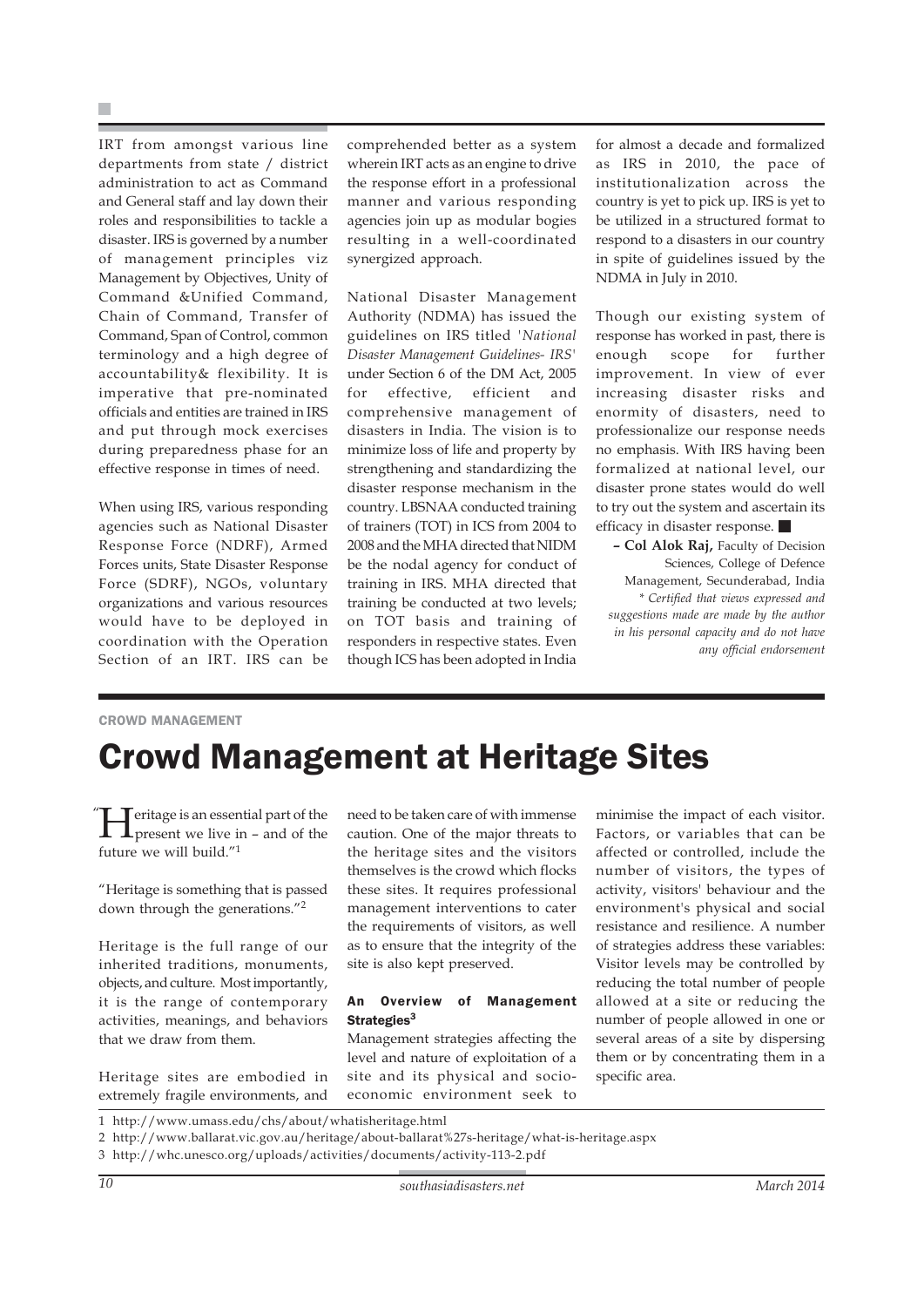Types of activities can be changed or influenced by addressing the ways in which the activity is practiced, offering incentives for people to practise particular activities or imposing direct actions to restrict certain activities. A site's physical environment may be altered to make it more resistant to impacts through the use of infrastructure.

A site's social environment can be affected by reducing conflicts among visitors and between visitors and the local community.

Management options for reducing the number of visitors to a site can include:

- restricting entry or closing an area;
- limiting group sizes;
- implementing a quota or permit system;
- increasing fees; or
- not providing facilities.

Options for dispersing or concentrating people to reduce use in a particular area can include:

- restricting the number of people who can enter the threatened area;
- limiting the permissible length of stay in the threatened area;
- raising the entrance fee for the threatened area only;
- not providing facilities in the threatened area;
- zoning an area for a particular activity and not permitting the activity in the threatened area;
- directing tourists to more resilient areas through zoning, visitor education and offering more facilities or fewer facilities;
- charging different entrance fees on certain days of the week; and
- using a promotion and interpretation campaign to influence the use of one area over another.

Site managers may encourage visitors to practise particular activities by:

- raising or lowering prices for certain types of visitors;
- restricting opening hours, e.g. opening a site early for birdwatchers or closing it early to discourage other clientele;
- offering or not offering infrastructure;
- prohibiting certain activities through regulation and enforcement.

A site's physical environment can be made more resistant to impacts by:

- using infrastructure to "harden" a site, e.g., hardening a trail with a wooden boardwalk or installing permanent moorings;
- relocating infrastructure to more resilient areas, e.g., moving a mountain refuge to an area less prone to erosion.

In India, the nature of heritage sites plays an important role to deploy the kind of strategies required for a particular site. Generally all the sites of religious importance are also equally important from point of heritage aspects. It becomes quite a

![](_page_10_Picture_27.jpeg)

challenge to manage both the issues at the same time. Sometimes a particular step taken to preserve the site works out well towards crowd management also.

#### **Some examples of effective crowd management at sites of massive Gatherings:**

The Kumbh saw traffic towers and barricaded queues; the Lalbaugcha Raja mega gathering has learnt how to use whistle-wielding volunteers, traffic monitoring volunteers and PA systems. Volunteers dressed in easily identifiable uniforms, armed with basic communication equipment, crowd management by way of separating blocks of people, all of these are simple techniques to enforce a good level of orderliness.

Tirumala has an elaborate network of queue complexes to regulate the unending flow in a manageable mode. The queues are managed by trained staff and the complexes are under CCTV surveillance; any disturbance is addressed in seconds.

Executive director of Andhra Pradesh Tourism Development Corporation, says, "A disaster management committee has been set up at the state level. Besides, Tirumala has one of the best response actions for any such issue."

Thus, from the above examples one can easily understand that managing huge crowds is not a big task, but it requires a network of good management skills, trained team of volunteers and personnel equipped with capacity to handle catastrophic events, thorough surveillance through CCTVs and watch towers which can immediately inform about any mishaps, a well equipped control room that can deploy required number of personnel to the location and can response in time to minimize the impact.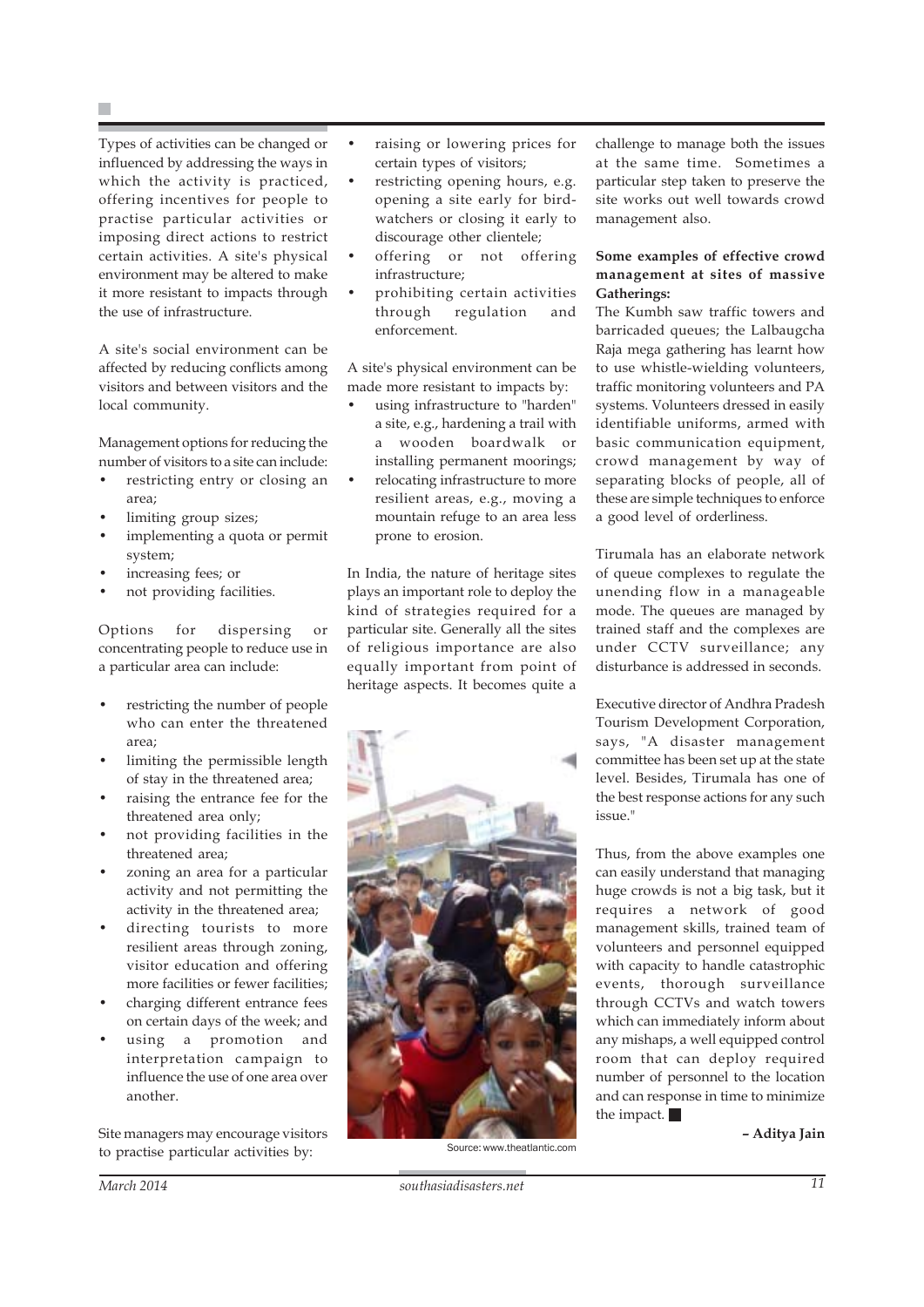#### DISASTER RESPONSE

### Role of Switzerland in Making World Safer from Disasters

Floods in the United Kingdom, the recent cloud burst in Uttarakhand and the volcanic eruption of Mount Kelud in Indonesia are just a few examples of recent times that drive home the devastating effects disasters can have on human settlements. Disasters also have the power to wipe out the development progress achieved through decades of investments. In this context addressing the causes of disasters and responding to them in a timely manner have been key pillars of the Swiss foreign policy.

Switzerland, primarily through the Swiss Agency for Development and Cooperation (SDC) of the Federal Department of Foreign Affairs (FDFA) promotes a three pronged approach comprising of Prevention, Reaction and Recovery to address disaster risk reduction (DRR).

#### Prevention

Prevention is a long term commitment wherein SDC diligently strives to integrate DRR concerns into its projects in a systematic manner. In addition to integrating DRR measures into the Project Cycle

Management, SDC has also developed toolkits that integrate DRR measures into all development interventions. One example of such a tool is the recently published Climate, Environment and Disaster Risk Reduction Integration Guidance (CEDRIG). This toolkit helps development practitioners in assessing risks, evaluating them and in proposing appropriate risk reduction measures.

#### Reaction

In the event of major catastrophes, Switzerland has at its disposal the services of the Swiss Rescue. The Swiss Rescue is a specialized corps of the Swiss Humanitarian Aid unit which can be immediately deployed abroad primarily following earthquakes for the purpose of locating and rescuing buried victims.

Being one of the pioneers in the field of Urban Search and Rescue (USAR), Switzerland has been instrumental in the formulation of the operating guidelines of the International Search and Rescue Advisory Group (INSARAG). The INSARAG is a global network of more than 80 countries

and organizations under the United Nations umbrella and deals with USAR related issues, aiming to establish minimum international standards for USAR teams and methodology for international coordination in earthquake response based on the INSARAG.

With the available expertise and experience gained through operations over the past three decades, Switzerland has been supporting countries to get their national teams classified by the INSARAG secretariat. In India, Switzerland has been supporting the efforts of the National Disaster Management Authority (NDMA) in getting a team of the National Disaster Response Force (NDRF) classified by the INSARAG secretariat.

#### **Recovery**

Soon after the immediate threat posed by a disaster is contained, the longer and more difficult process of recovery commences. Switzerland's commitment to this more challenging process has always been guided by the need to incorporate the lessons from past experiences into the rehabilitation and reconstruction

![](_page_11_Picture_15.jpeg)

Training of NDRF personnel towards INSARAG External Classification.

*12 southasiadisasters.net March 2014*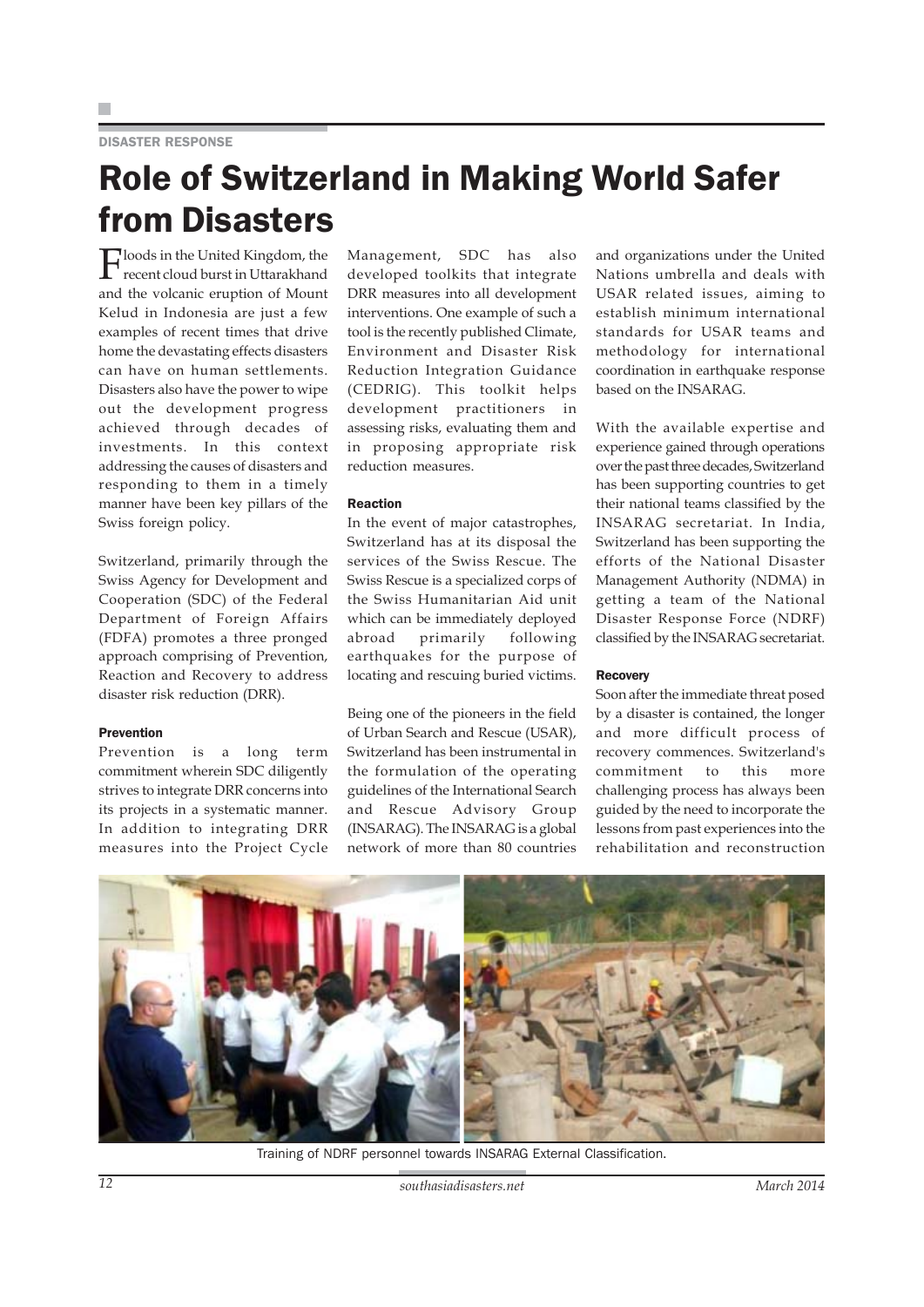process. For example, soon after the 2010 earthquake in Haiti, SDC set up a competence center for reconstruction in order to train the local workforce in the construction of earthquakeresistant buildings. In the aftermath of the 1999 super cyclone in Orissa, SDC was heavily engaged in a partnership with the Government of Orissa in strengthening the cyclone shelters for the future.

In spite of such a three pronged approach, Switzerland is aware that any true meaningful engagement in making the world safer from disasters requires the concerted efforts of the global community. With this in mind, Switzerland has been active in strengthening the international system through the promotion of DRR initiatives and coordination mechanisms and by supporting, in particular, the ISDR Secretariat (International Strategy for Disaster Reduction) in Geneva, the UNDPBureau for Crisis Prevention and Recovery (UNDP/BCPR) and the

International Federation of Red Cross and Red Crescent Societies (IFRC). Switzerland has also been active in linking and promoting DRR within the implementation of environmental conventions and other international frameworks and mechanisms, in particular the United Nations Framework Convention on Climate Change (UNFCCC) and the United Nations Convention to Combat Desertification (UNCCD). – **Daniel Ziegerer,** Director of

Cooperation of SDC

#### SCHOOL SAFETY AUDIT

### School Safety Assessment of Cyclone Thane – Affected Schools

The rural schools in the district of Villupuram of Tamil Nadu are exposed to multiple disaster risks. In last decade these schools have suffered massive losses from disasters such as the 2004 Indian Ocean tsunami and severe tropical cyclones such as the 2008 Cyclone Nilam and 2011 Cyclone Thane. Being located in impoverished and remote areas, and being highly under-resourced, many of these schools were in critical need of assistance during these disasters. During their response to the 2011 Cyclone Thane in Villupuram, AIDMI and Kalvi Kendra realized the need for assessing safety levels of these schools and conducted an indepth survey of 15 schools in the blocks of Koliyanur and Kandamangalam of Villupuram with support from Cordaid.

From November 30 to December 01, 2012 the 15 schools were asked to fill out detailed questionnaires on the safety features in their school buildings, their recordkeeping systems, levels of awareness, provision of disaster preparedness and mitigation features and inclusion of disaster education in their education curricula. The assessment revealed that although schools had

taken some positive steps in educating staff and students and made first-aid kits available, most of them needed additional support to strengthen preparedness levels. Some of the most urgent issues were overcrowding in classrooms, inadequate and lack of planning for emergency supplies of

food, water, medicine, and shelter.

Given their remoteness and lack of resources, these schools require a substantial amount of assistance for transformation into a safer learning institutions. However, till today the assistance from government authorities and others has largely been restricted to education and awareness-raising activities and no concrete support to implement other structural and non-structural measures is made available to them. Thus, it is proposed to launch Phase II for Action to follow-up and implement, recommendations of the school safety assessment focusing on the followings.

![](_page_12_Picture_13.jpeg)

toilets, unsanitary kitchens, Understanding of school safety audit form at no safeguards against fires, Panchat Union School, Narsinghpuram, Villupuram District, Tamil Nadu.

- Develop comprehensive disaster preparedness and response plan and institutionalize regular mock drills as a part of the curricula
- Install fire safety measures and build/upgrade hygienic WASH facilities
- Provide micro-insurance coverage for all staff and students
- Where necessary, improve the structural resilience of school buildings e.g. secure ceiling beams and build concrete walls
- Train staff in disaster preparedness and first-aid, including emergency response procedures.

*For more information, please contact AIDMI at bestteam@aidmi.org*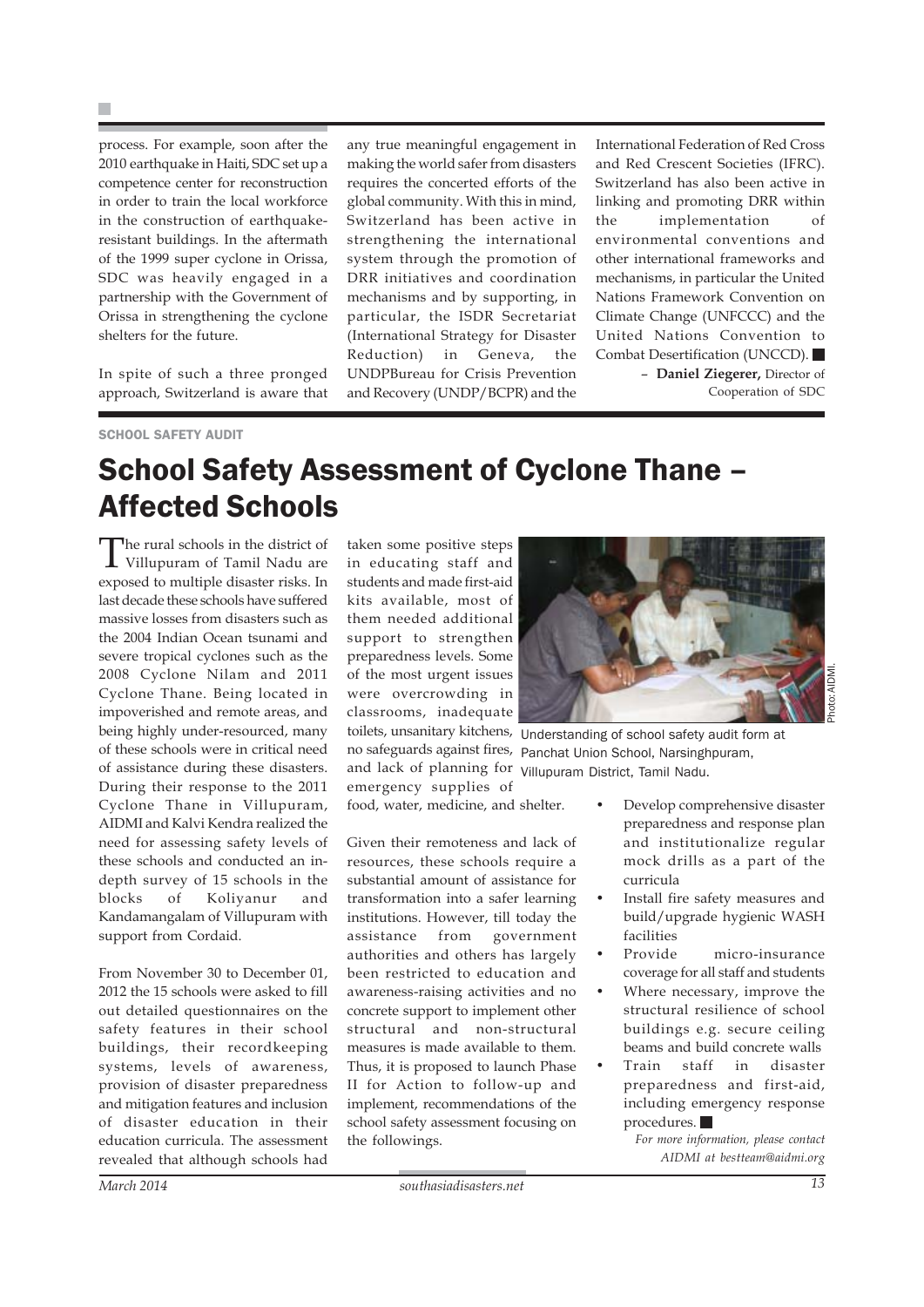#### DISASTER RISK REDUCTION

### The EU's Disaster Risk Reduction Work in India

India is one of the most disaster-<br>Iprone regions in the world, prone regions in the world, exposed to an array of natural hazards including floods, droughts, earthquakes, tsunamis and cyclones. With the aim to strengthen the resilience of communities to better withstand, adapt and recover from these recurring natural phenomena, the Humanitarian Aid and Civil Protection department of the European Commission (ECHO) has been funding disaster risk reduction initiatives in the country since 2001. Indeed, ECHO realised early on that strengthening the resilience of communities was not only cost effective, but also empowering for people. Through its worldwide Disaster Preparedness programme, known as DIPECHO, it has provided over €8 million to help vulnerable communities in India reduce the impact of floods, cyclones and other natural disasters.

For example, ECHO partners have been working in the Sunderbans delta in West Bengal, which is frequently hit by floods and cyclones, putting in place village teams responsible for early warning systems, search and rescue operations, first aid, and child and women protection during a natural disaster. Each team has received specialized training and necessary equipment such as stretchers and first aid kits. Mock drills are also being organised to raise awareness amongst the villages.

![](_page_13_Picture_5.jpeg)

team in West Bengal.

![](_page_13_Picture_7.jpeg)

ECHO partners have helped create village teams responsible for early warning systems, search and rescue, first aid, and child and women protection during a disaster situation. Each team receives specialized training and a specific uniform to distinguish them from the others.

In regions such as Assam, Bihar or Odisha, where inundations occur on an annual basis, shelters provided over the years are designed to be resilient: they are either built on high raised plinths to ensure they remain above the water level, or made easy to dismantle, so that they can be shifted quickly - particularly for communities who reside along shifting river embankments. Tubewells being provided are also built on elevated platforms, to ensure that they remain functional even in times of flooding.

One of the main objectives of DIPECHO programmes in India is to promote tested models so that they can be institutionalised and replicated by government authorities at a much bigger scale. ECHO partners, therefore, aim to build synergies with development partners and government agencies to ensure disaster risk reduction measures are integrated in local, state and national development plans. A woman rescued by Search and Rescue development plans.

ECHO has also pioneered new ways to strengthen the resilience of people. For instance, a project financed by ECHO in Puri district of Odisha has helped several hundred families claim for compensation after their houses were destroyed by Cyclone Phailin in October 2013. Concern Worldwide, which conceived the project, had helped insure the crucial assets of almost 1,000 most vulnerable families, including their houses, against disaster losses with an India-based insurance company.

In 2013, ECHO launched DIPECHO's Seventh Action Plan for South Asia, which covers 20 projects totalling €12.6 million. Implemented through 45 partners, these projects are spread throughout the region, in Nepal, Bangladesh, Sri Lanka, India, Pakistan, Afghanistan and Bhutan. Since 2001, it has allocated over €50 million for disaster preparedness activities in the South Asia region. **– Arjun Clair,**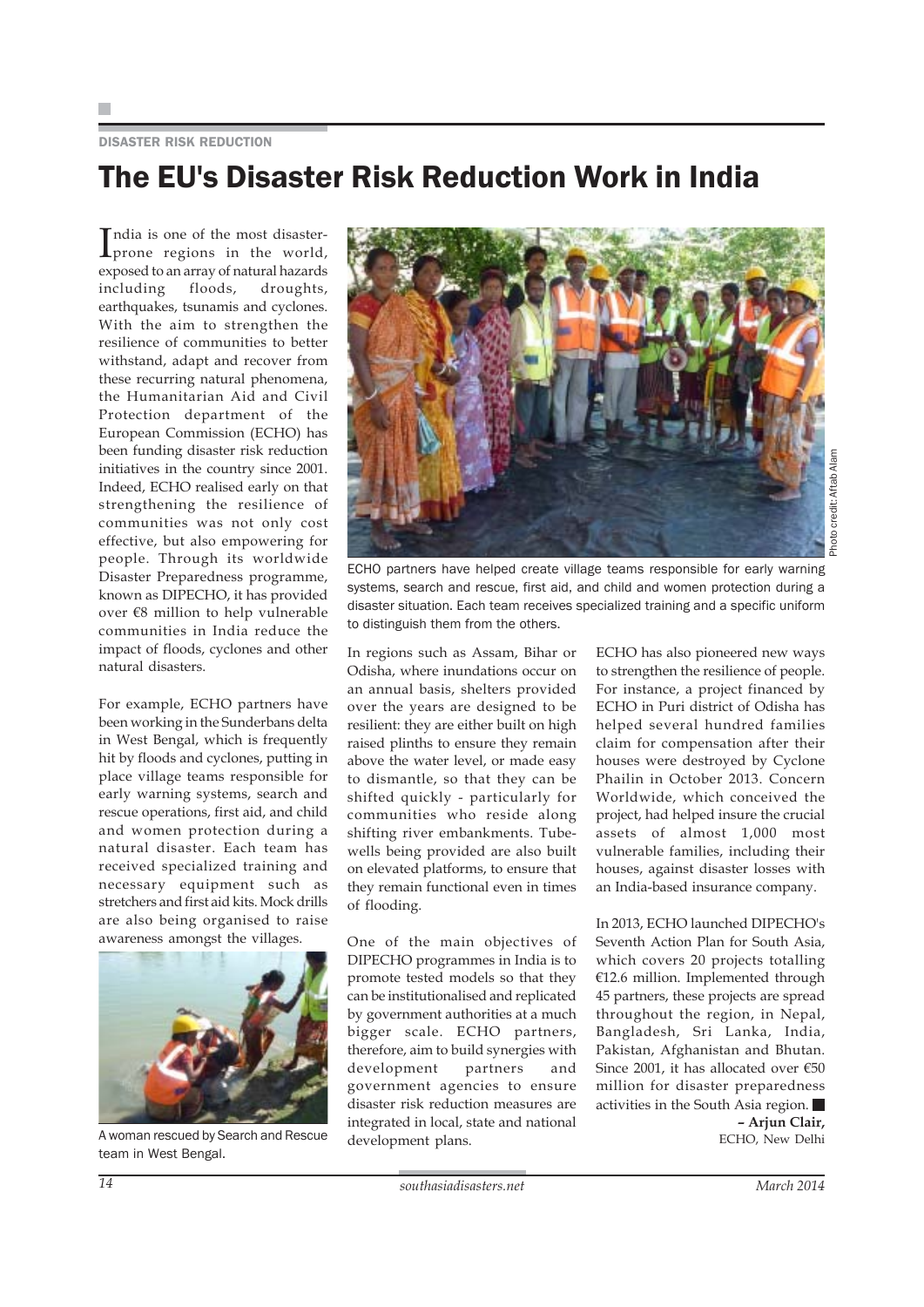# Children in the Uttarakhand Disaster

The June 2013 floods in Uttarakhand have had an extremely detrimental impact on children, adolescents and students. The fact that schools suffered the most damage as compared to other government structures in the indiscriminate fury unleashed by the floods speaks volumes about the indifference and disregard that schools regularly are subjected to at the hands of the local administration. The school building policies and disaster mitigation programmes of the state government are equally culpable for this plight of schools in the state.

CHILDREN AND DISASTERS

The Uttarakhand disaster has exposed the vulnerability of children and adolescents by adversely affecting their education and health. Although the official count of children orphaned by the floods stands at 13, in reality, many more children have been pushed into a semi-orphaned state of existence due to this disaster. This can be blamed squarely on the adverse impact that this disaster had on the livelihoods of many families, particularly those that earned their bread through tourism around the pilgrimage sites. This is manifest by the poor performance of the children of the affected families in the aftermath of the disaster on all parameters of health, education and

upbringing. Thousands of children from the districts of Pithoragarh, Bageshwar, Chamoli, Rudraprayag, Chamoli and Uttarkashi have been dealt a similar card by fate.

The figures of the damage to schools aver to this sad tale. The Uttarakhand disaster damaged more than 873 schools, out of which 176 were completely raised to the ground. Most of the damaged school buildings still lie in a state of disrepair leaving the education and future of children who attend them utterly precarious. The detrimental impacts have been particularly pronounced on Primary and Junior High Schools. In Chamoli, out of the 1142 schools in the district 98 were damaged by this disaster, with more than 38 schools being completely levelled. Similarly, in Rudraprayag, 87 schools were damaged with 57 being completely obliterated. The damage suffered by schools had a direct impact on children by disrupting their education for weeks. Gradually, as these schools resume operations, the teachers note that the ability of children to understand and internalize has taken a severe blow.

To mitigate the impacts of this disaster on children, it is imperative to frame mitigation and rehabilitation policies that incorporate the perspective of children. The first step towards this ideal should be the building of resilient school buildings. Prefabricated techniques for school building that are quick and safe and lead to lighter structures is an approach that could be flowed. Unfortunately, no such effort has been undertaken as of now.

Since destroyed livelihoods mean a loss of income that translates to education disruption and inadequate upbringing support to children, therefore there is an urgent need to work out a livelihood restoration and rehabilitation strategy in Uttarakhand. Many voluntary organizations have recognized this and have started providing vocational training to the people of the affected areas to improve their livelihood prospects. But there is still a lack of a concerted long term policy on livelihood recovery.

It is an inconvenient truth that had laws relating to child labour not been flouted with such impunity, no children would have been employed on the precarious slopes of Kedarnath to ferry pilgrims about and consequently no children would have perished in this terrible disaster. The issue of brazen violation of laws related to child labour has yet to capture the popular imagination, perhaps it is a manifestation of the deep entrenchment of child labour in our society. Perhaps this is why we consider it normal for children to perish working when they should have been enjoying the pleasures of childhood. In this way his disaster has also exposed our capacity for callousness.

The only way to redeem ourselves is to work towards building a world which holds the promise of a safe and happy future for our children. This is the only way to commemorate the memory of all those children who perished in this catastrophe.

**– Omprakash Bhatt**, Sarvodaya Centre, Gopeshwar, Chamoli, Uttarakhand

![](_page_14_Picture_15.jpeg)